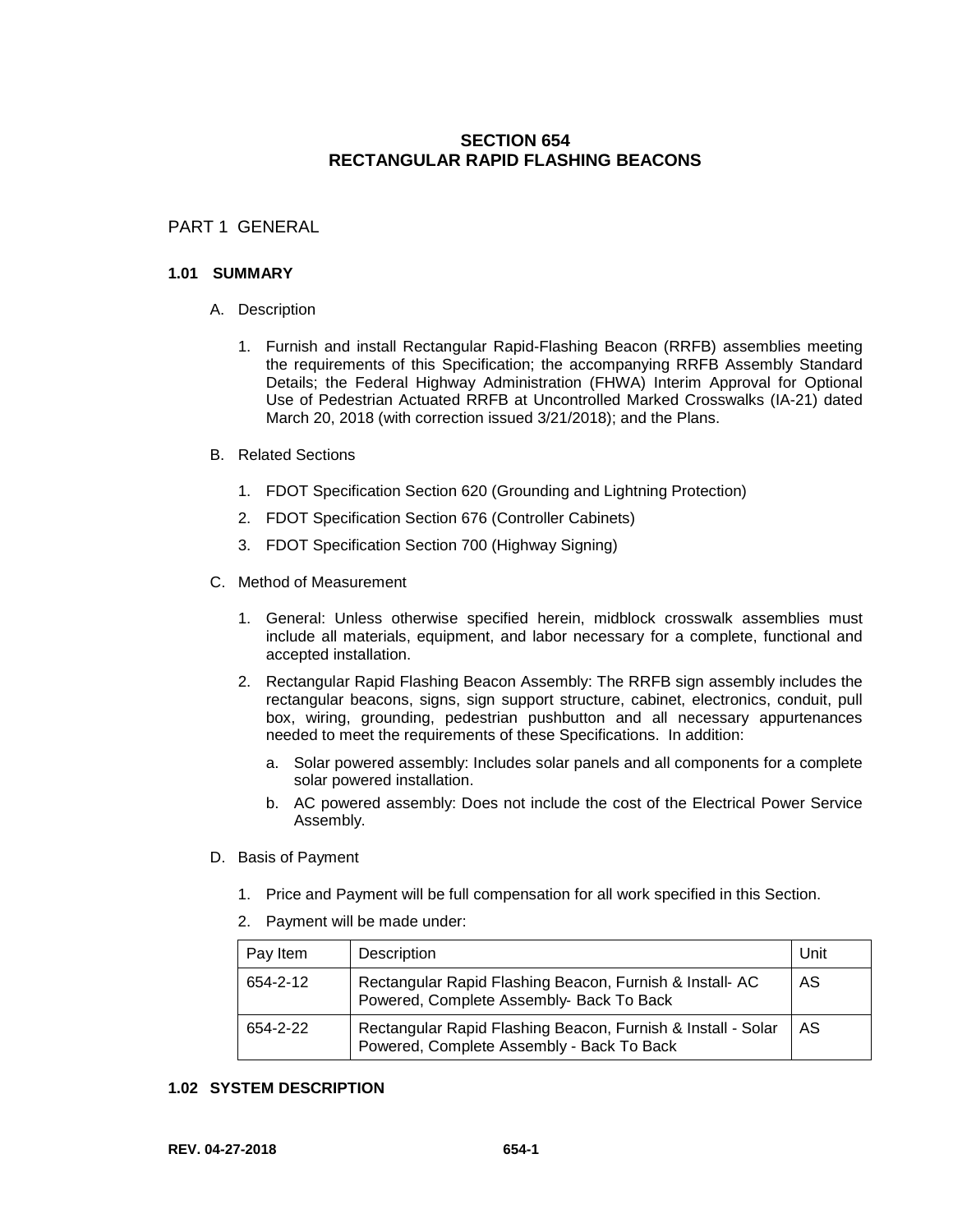- A. Design and Performance Requirements for RRFB Assembly
	- 1. Design Wind Speed: 150 mph
		- a. Manufacturer must provide engineering certification that the RRFB assembly's major components along with the recommended attachments for mounting on a 4.5" outer diameter pole, meet the load requirements of Section 3 of AASHTO LTS-6 as modified by FDOT Structures Manual Volume 3 using a Basic Wind Speed (V) of 150 mph in the determination of the design wind pressure.
		- b. Engineer of Record must ensure that the proposed sign assemblies and foundation are designed to withstand all applicable wind loads.
	- 2. The duration of a predetermined period of operation of the RRFBs following each actuation should be based on the procedures provided in Section 4E.06 of the 2009 MUTCD for the timing of pedestrian clearance times for pedestrian signals. The required duration period for each crosswalk must be shown in the Plans and record documents.
	- 3. Meet all Conditions of FHWA Interim Approval (IA-21) as further specified below:
		- a. Unless otherwise specified herein, all RRFB sign assemblies must be doublesided and include a RRFB LED light bar on each side of the sign assembly between the bottom of the fluorescent yellow-green W11-2 (Pedestrian), S1-1 (School), or W11-15 (Trail) crossing warning sign and the top of the supplemental diagonal downward arrow (W16-7p) plaque. Double-sided sign assemblies at crosswalks located on one-way roads do not require the additional RRFB LED light bar on the side opposite the approach of traffic.
		- b. Each assembly must have an ADA compliant pedestrian pushbutton (except for an RRFB installed in advance of the crosswalk having an AHEAD plaque) that meets the requirements of IA-21 and:
			- 1) Provides a volume-controlled verbal message "Yellow Lights are Flashing" that is repeated for the duration of flashing and a locator tone that repeats every four seconds when the beacons are dark.;
			- 2) Includes a R10-25 (PUSH BUTTON TO TURN ON WARNING LIGHTS) sign mounted adjacent to or integral with each pedestrian pushbutton explaining the purpose and use of the pedestrian pushbutton detector; and is
			- 3) Positioned per the details that accompany these Specifications.
	- 4. Unless otherwise shown in the Plans and approved by Engineer, the RRFB assembly, its components, and signs must be U-bolt mounted on a Miami-Dade County TSSQPL approved 4-1/2 inches outer diameter (4 inch nominal) threaded aluminum pedestal pole and square aluminum break away base with a reinforcing collar assembly. Attachment hardware must meet or exceed the requirements of the Florida Department of Transportation (FDOT) Standard Plans, Index No. 700-010.
	- 5. Unless approved otherwise, provide a suitable surge protection device (SPD) that meet the requirements of FDOT Specification Section 620.
	- 6. The individual RRFB components must be replaceable independently of other components and be equipped with approved terminal strips or wire-end molded connectors.
	- 7. RRFB must be capable of being readily reprogrammed in the field in order to support future changes in MUTCD or FDOT requirements.
	- 8. Certification of Compliance from a third party accredited laboratory, certifying compliance with the required minimum Class 1 yellow peak luminous intensity, must be provided upon request.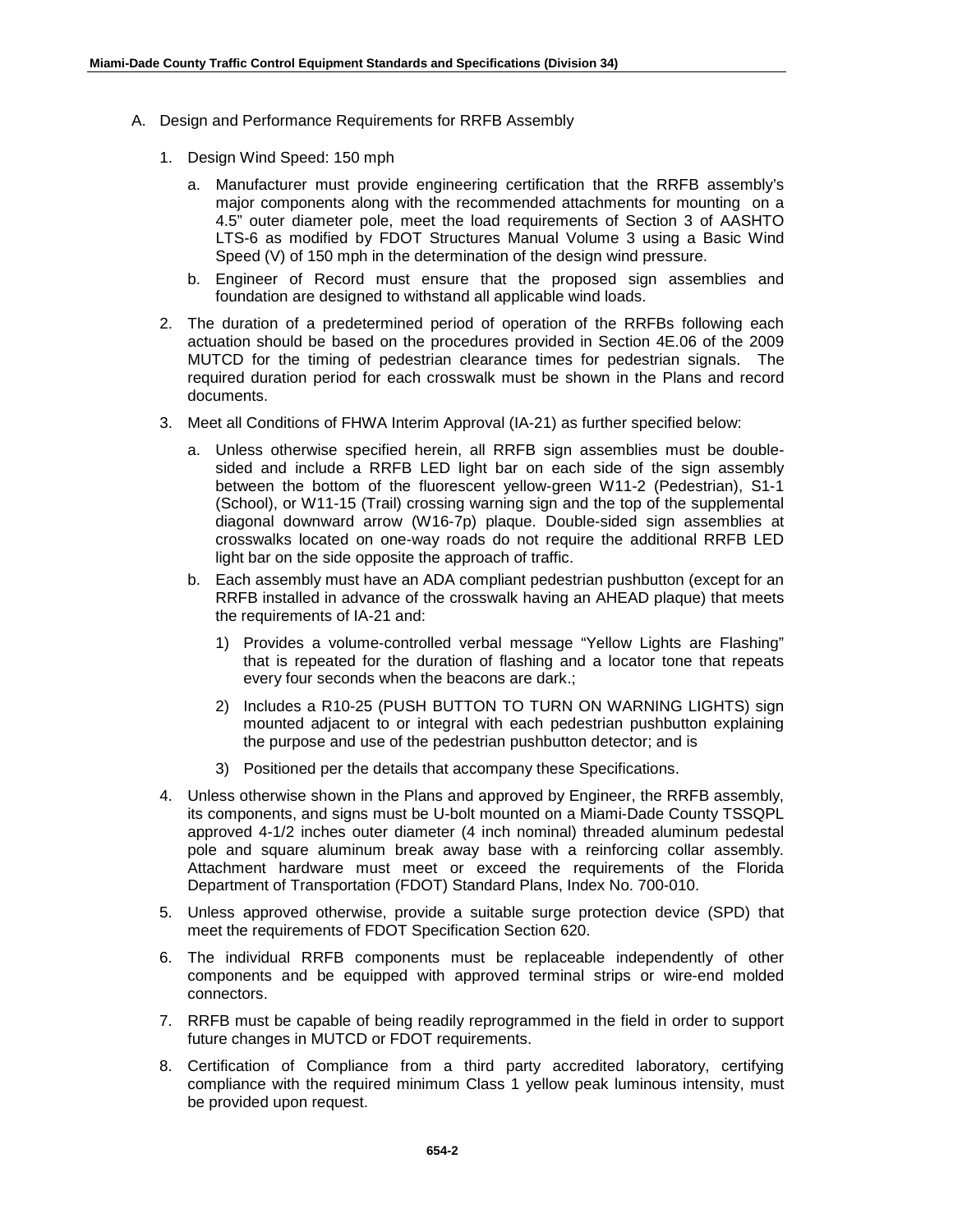#### **1.03 WARRANTY**

- A. Special Warranty
	- 1. Ensure the midblock crosswalk enhancement assembly has a manufacturer's warranty covering defects for three years from the date of final acceptance in accordance with Section 600. Ensure the warranty includes providing replacements within 10 calendar days of notification for defective parts and equipment during the warranty period at no cost to the Department.

## PART 2 PRODUCTS

#### **2.01 MATERIALS AND EQUIPMENT**

- A. RRFB assembly and components must be listed on the FDOT APL and the Miami-Dade County TSSQPL.
- B. Aluminum materials must meet the requirements of the Aluminum Association Alloy 6061- T6 (ASTM B209, B221, B308 or B429), except as noted.
- C. Cabinets, Housings, and Hardware: Cabinets used as part of the midblock crosswalk enhancement assembly must meet the applicable criteria of FDOT Section 676.
- D. All housings other than approved cabinets must be powder coat painted dull black (Federal Standard 595A-37038) with a reflectance value not exceeding 25 percent as measured by American Society for Testing and Material E1347. Cabinets and housings must prevent unauthorized access.
- E. Ensure all assembly hardware, including nuts, bolts, external screws and locking washers less than 5/8 inch in diameter, are Type 304 or 316 passivated stainless steel. Stainless steel bolts, screws, and studs must meet ASTM F593. Stainless steel nuts must meet ASTM F594. All assembly hardware greater than or equal to 5/8 inch in diameter must be galvanized. Carbon steel bolts, studs, and threaded rod must meet ASTM A307. Structural bolts must meet ASTM A325.
- F. Electrical Specifications:
	- 1. Equipment must operate on solar power or a nominal voltage of 120 volts alternating current ( $V_{AC}$ ). If the device requires operating voltages of less than 120  $V_{AC}$ , supply the appropriate voltage converter.
	- 2. Solar powered systems must be designed to provide a minimum of 10 days of continuous operation without sunlight. Solar powered systems must automatically charge batteries and prevent overcharging and over-discharging. Solar powered systems must include a charge indicator and AC/DC battery charger.
	- 3. Ground and bond assemblies in accordance with the accompanying standard details and per NEC and FDOT Specification Section 620 requirements.
	- 4. Conduits must meet the requirements of Miami-Dade County TCESS Section 630 (Conduit).
	- 5. Pullboxes must meet the requirements of Miami-Dade County TCESS Section 635 (Pull, Splice, and Junction Boxes).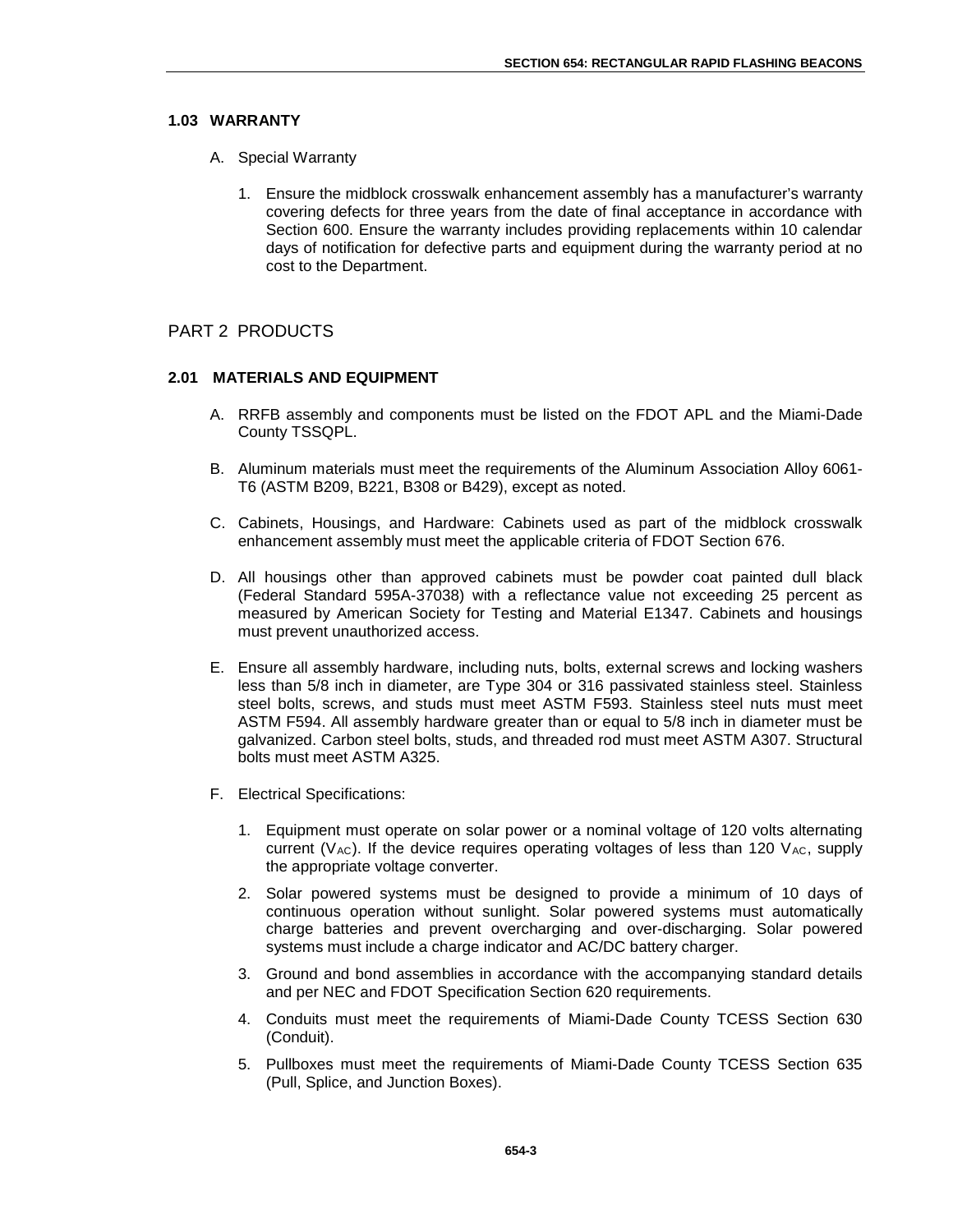- 6. Electrical power assembly must meet the requirements of Miami-Dade County TCESS Section 639 (Electrical Power Service Assembly).
- G. Environmental Specifications: All electronic assemblies shall operate as specified during and after being subjected to the transients, temperature, voltage, humidity, vibration, and shock tests described in National Electrical Manufacturers Association (NEMA) TS2, 2.2.7, 2.2.8, and 2.2.9. Electronics must meet Federal Communications Commission (FCC) Title 47, Subpart B, Section 15.

# PART 3 EXECUTION

# **3.01 REPAIRS/RESTORATION**

A. Restore any areas impacted by the installation of the crosswalk enhancement assembly to original condition unless otherwise shown in the Plans. Install crosswalk enhancement assembly in accordance with the Americans with Disabilities Act Standards for Transportation Facilities.

## END OF SECTION 654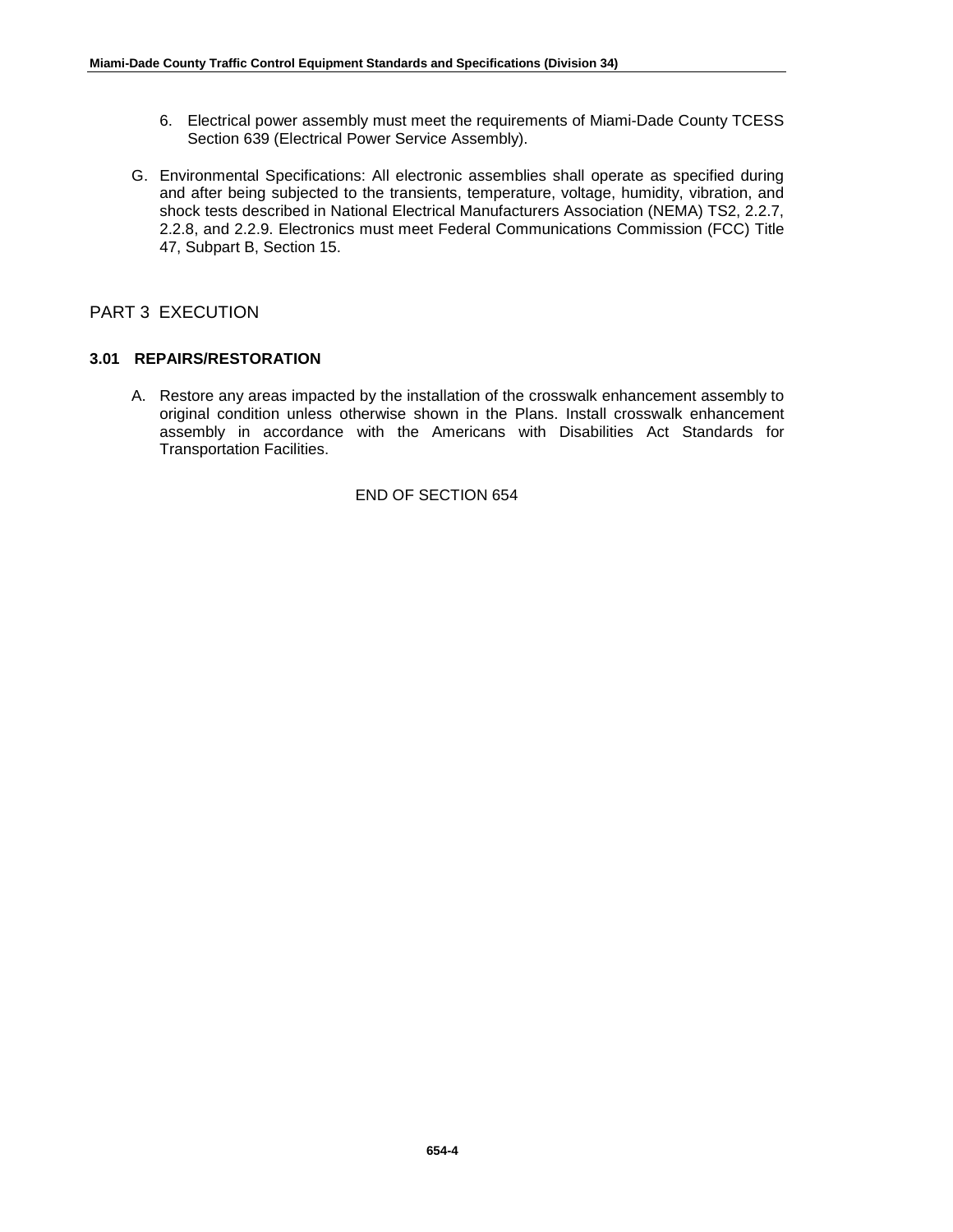

T:\Luisdi\Projects (2018)\RECTANGULAR RAPID FLASHING BEACONS (SOLAR POWERED)DETAILS.dwg, 4/30/2018 10:51:25 AM, DWG To PDF.pc3